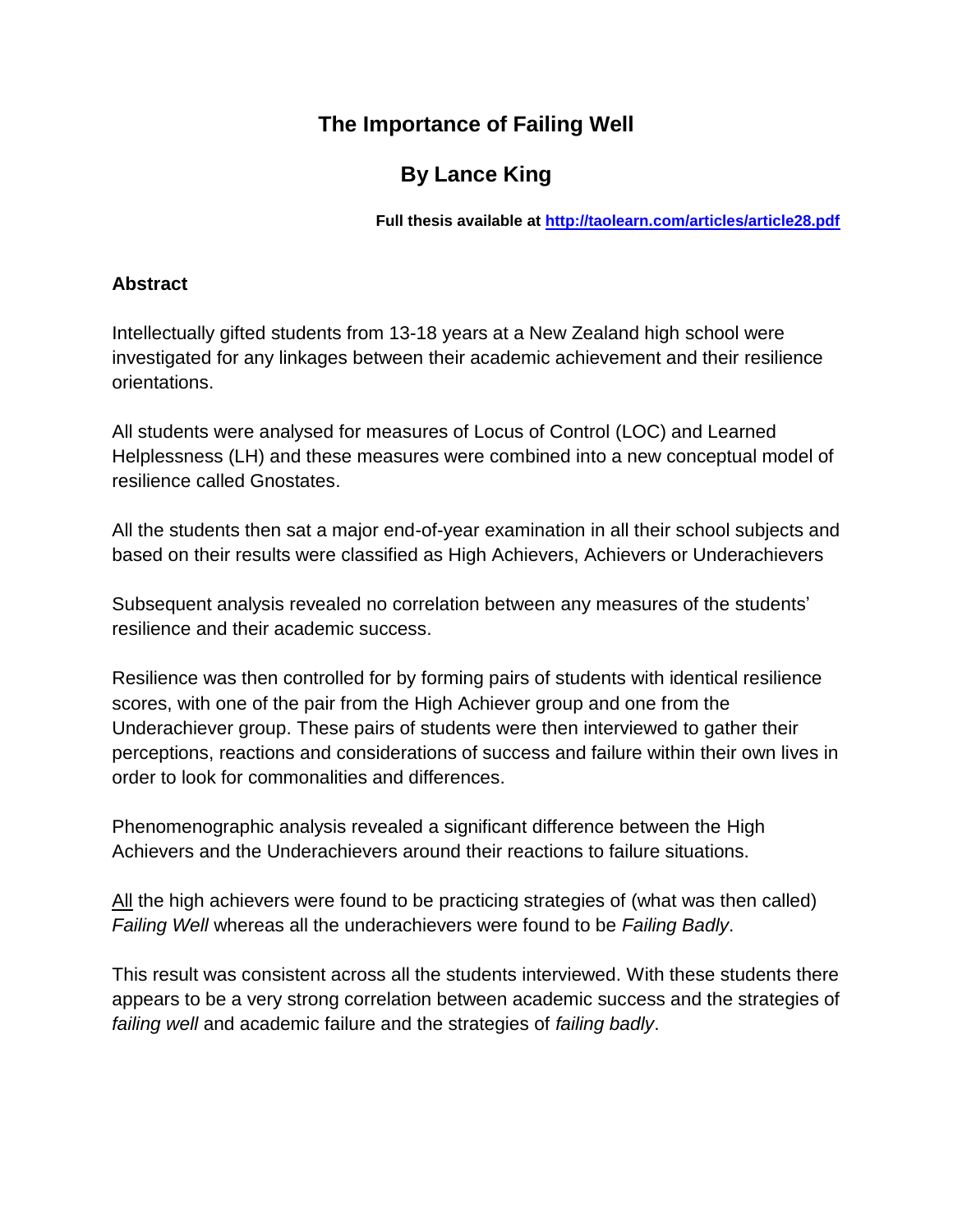The limitations of sample size and nature of this preliminary study are acknowledged but the results found are so conclusive that they may have implications and applications at all levels of education, in business and sports performance and in personal lives.

# **Results:**

## **A) Measurement of Resilience**

All students completed questionnaires to determine their Locus Of Control (LOC) and their Learned Helplessness (LH) orientations. Each questionnaire was modelled respectively on Rotter's (1966), and Seligman's (1975) original published questionnaires for these two attributes.

# **LOC**

A complete lack of externality of LOC characterised all the gifted students in this study. All of the students registered LOC scores from neutral to highly internal.

Within the sample of students for this study were High Achievers, Achievers and Underachievers, as defined by their teachers based on their grades in recent examinations. Students in all three achievement categories were found with LOC scores ranging from neutral to highly internal. No link was able to be made between increasing internality and academic achievement.

This finding appears to be contradictory to that of Rotter, who found a correlation in school students between internality and grades achieved, and to Findley & Cooper's (1983) meta-analysis of 98 studies over 20 years, which found that internality and academic achievement were positively related. Kalechstein and Nowicki's (1997) survey 11 years later of 80 papers published since 1983, also found the strongest link between internal LOC and academic achievement in secondary students as did Twenge, Zhang, and Im's (2004) review of studies of students from elementary school to university.

# **LH**

In the measurement of LH by questionnaire, a similar result was achieved. The students' scores of optimism and pessimism (as measures of LH), were distributed across the full range from highly optimistic to highly pessimistic. When academic performance was considered together with LH, both High Achievers and Underachievers were found at the highly optimistic and the highly pessimistic ends of the scale and many places in between. No link was able to be made between increasing helplessness and a decline in academic achievement.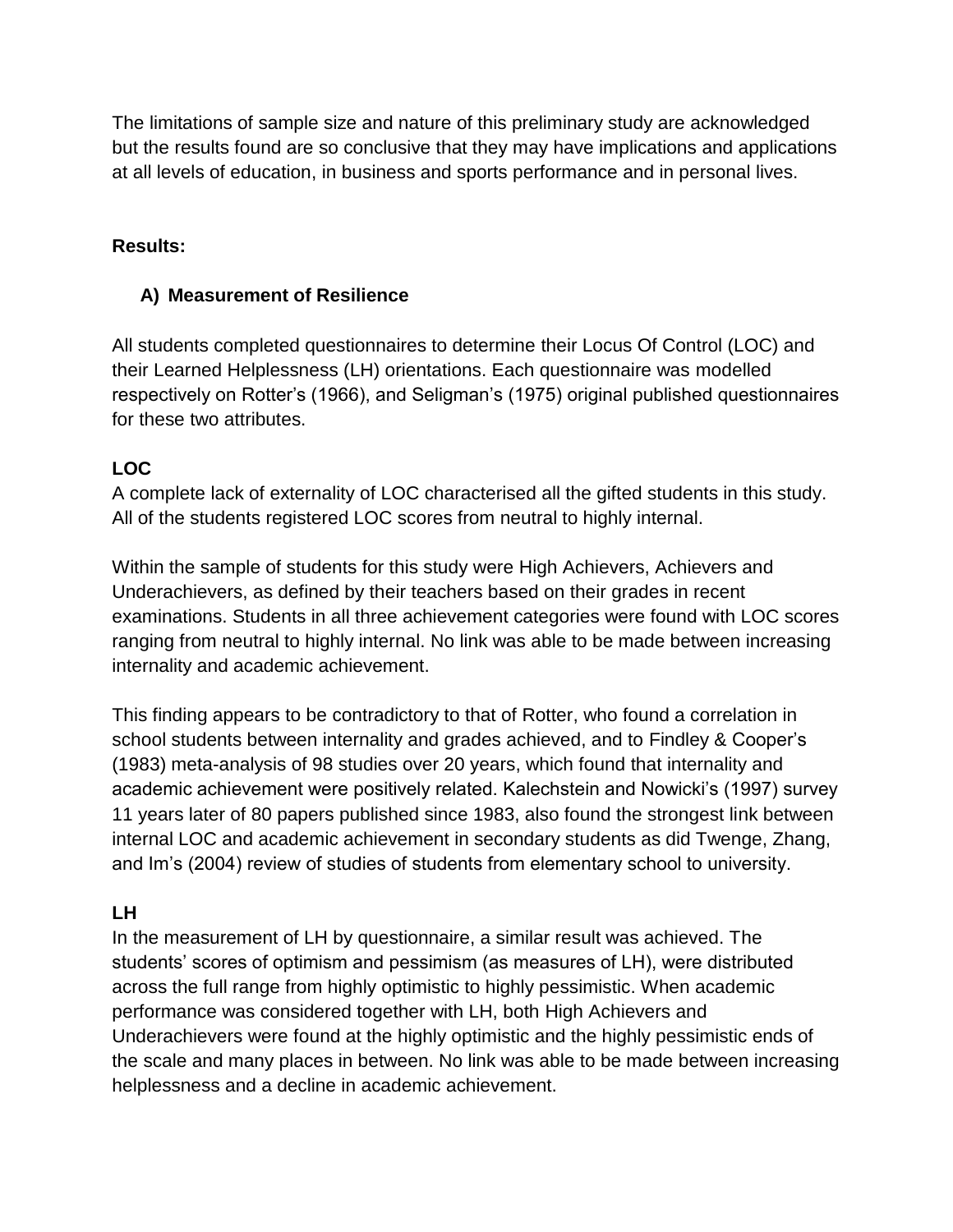This finding also appears to be contradictory to many studies. These have found a close connection between helplessness and inattention, difficulty in thinking, depression, giving up in the face of failure, the inability to persist or persevere, and an unwillingness to engage in new tasks (Seligman, 1975; Fincham et al. 1989; Seifert, 2004; and Firmin et al, 2004). All these characteristics would be expected to result in poor academic performance but even the students with the highest pessimism scores were not found to necessarily be academic underachievers. Of the two students in the study who scored both the highest levels of pessimism and the highest susceptibility to helplessness, one was a High Achiever and the other was an Underachiever.

### **Gnostates**

The Gnostates analysis combined the results of both the LOC and the LH questionnaires into a graphical grid bound by those two scales. This created a conceptual space which revealed tendencies towards resilience or vulnerability. When all students' scores were viewed in this space and any trends which related to the academic achievement of the students were sought, no connection or correlation was found. Both High Achievers and Underachievers were found at all points of the Gnostates space.

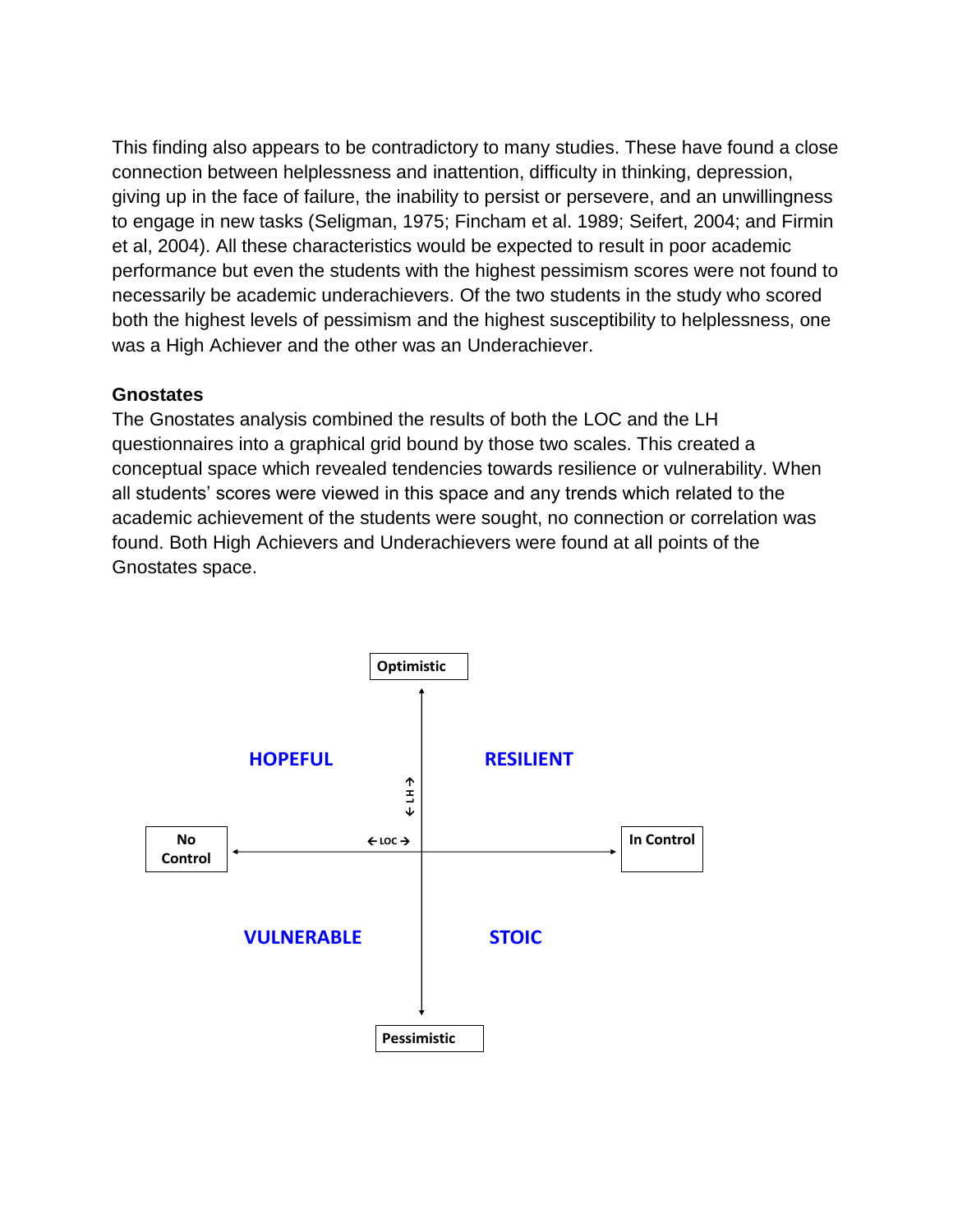**For full analysis and self-test go to<http://taolearn.com/gnostates/index.htm>**

Some of the students surveyed were found to perform at a low academic level despite possessing the attributes of the resilient and successful learner (internal LOC + optimism). Delisle (1982) describes similar students as selective consumers who choose not to participate in assigned tasks or who choose to participate at a minimum level as an active strategy to help maintain healthy self concept and self esteem. Kanevsky and Keighley (2003) also found a strategy of disengagement used deliberately by some gifted students in response to an unstimulating and unchallenging curriculum. As described, this disengagement by volition may explain some of the underachievement observed but there is no similar mechanism to explain the high achievement by some of the more vulnerable students. These are the students with the highest susceptibility within the group to LH (highest pessimism scores) and the most external LOC scores (0-2 on the LOC scale), who still succeeded at the highest level. Part 2 sought to provide some answers to both these particular contradictions of characteristics and performance.

### **B) Interview Phase**

As no relationship had been found between resilience and academic success the next step was to control for resilience and use an interview technique to elicit their responses to both success and failure within their own lives.

Failure was defined as not reaching a goal. Setting a goal, to win a game, to get a certain grade, outcome, performance and then not achieving that goal. Success was defined as the opposite – achieving a goal.

Pairs of students with identical coordinates in the Gnostates conceptual space were then formed with one member of each pair being from the High Achieving student group and one from the Underachieving student group. The Achieving group of students was taken out of the analysis to help make the extremes more explicit. Five pairs of students were so identified being ten students in total. All ten students were then interviewed.

Across all five pairs of students the practical strategies and internal characteristics of the High Achievers that were noticeably different from the Underachievers were:

- involvement in extra-curricular activities
- intense interests or passions
- intellectual curiosity, academic engagement, a drive for understanding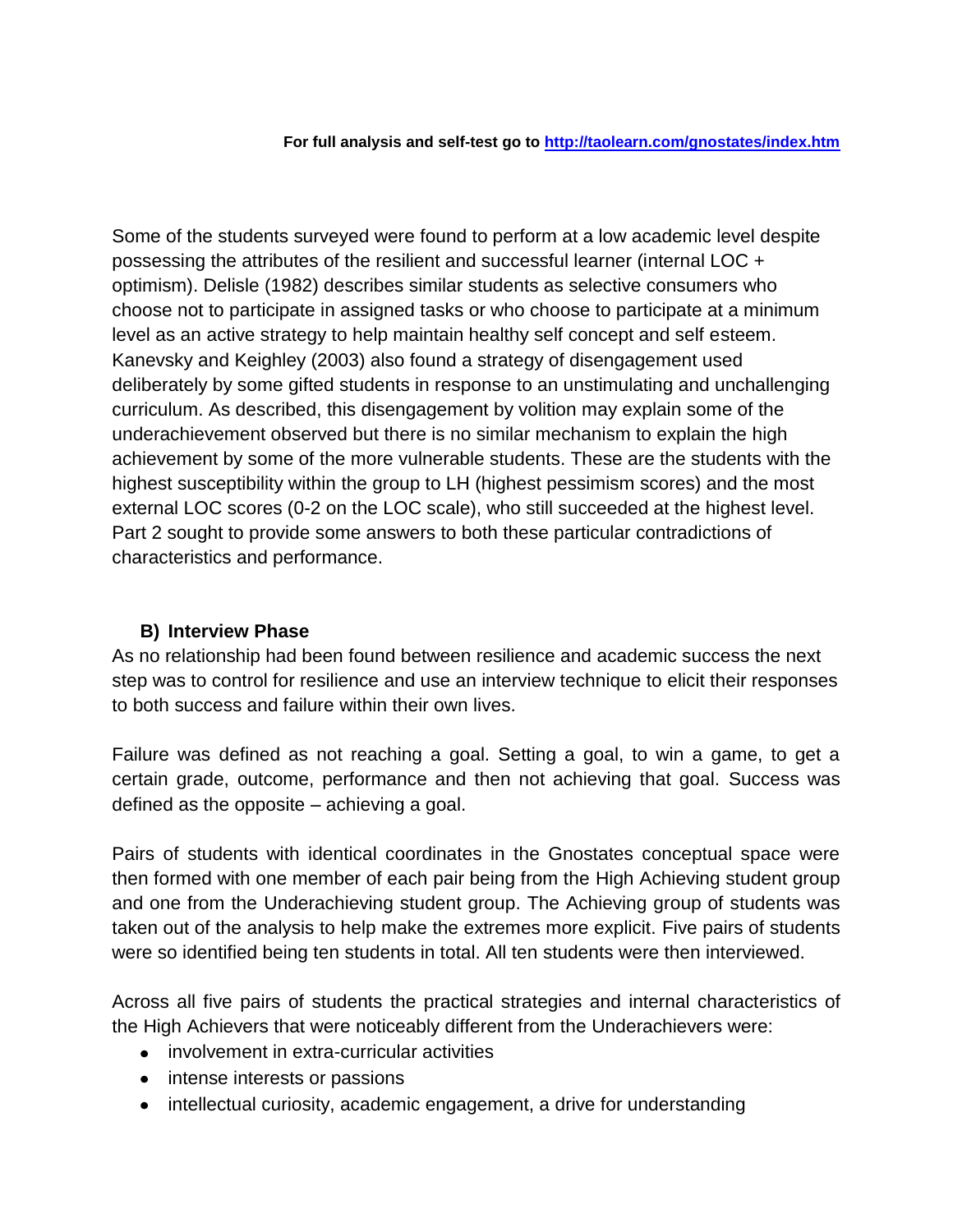- gaining enjoyment from significant challenge
- an active and clear goal focus
- using active strategies to learn from failure
- choosing to succeed.

While both the High Achievers and the Underachievers all attributed failure to a lack of effort in both their questionnaire and interview data, a noticeable difference between them was elicited from the interview data. The High Achievers all reported actively applying long term effort-based strategies for academic achievement, whereas the Underachievers only reported applying effort in response to immediate deadlines. Similarly with procrastination, all interviewees reported procrastination to be a problem for them but whereas the High Achievers were actively taking steps to get on top of the problem, the Underachievers were succumbing to it and resorting to last minute urgency to get them through. The understanding and acceptance of failure was strongly exhibited by the High Achievers in their interviews in contrast to the Underachievers. The Underachievers tended to deny that failure existed for them or took steps to avoid the possibility of failure in their lives. The one Underachiever who acknowledged failure reported feeling completely overwhelmed by what he saw as the total failure of everything in his life and so rendered himself completely helpless.

The responses to failure reported across the five Underachievers were:

- denial that failure existed
- the use of ability attributions to explain any setbacks
- using no obvious strategies to reflect on and learn from mistakes
- eliminating any subject or task in which failure was experienced
- avoiding situations where failure was possible
- believing that every personal action resulted in failure and it was impossible to change
- denying any successes
- focusing on own short-comings
- disengaging from the subject matter
- being content with underachievement.

In comparison the responses reported by the five High Achievers in dealing with failure were:

- using effort based attributions for any failure
- a focus on learning from mistakes
- being adaptable and achieving to the level of personal best
- using hard work, talent and organisation to limit failure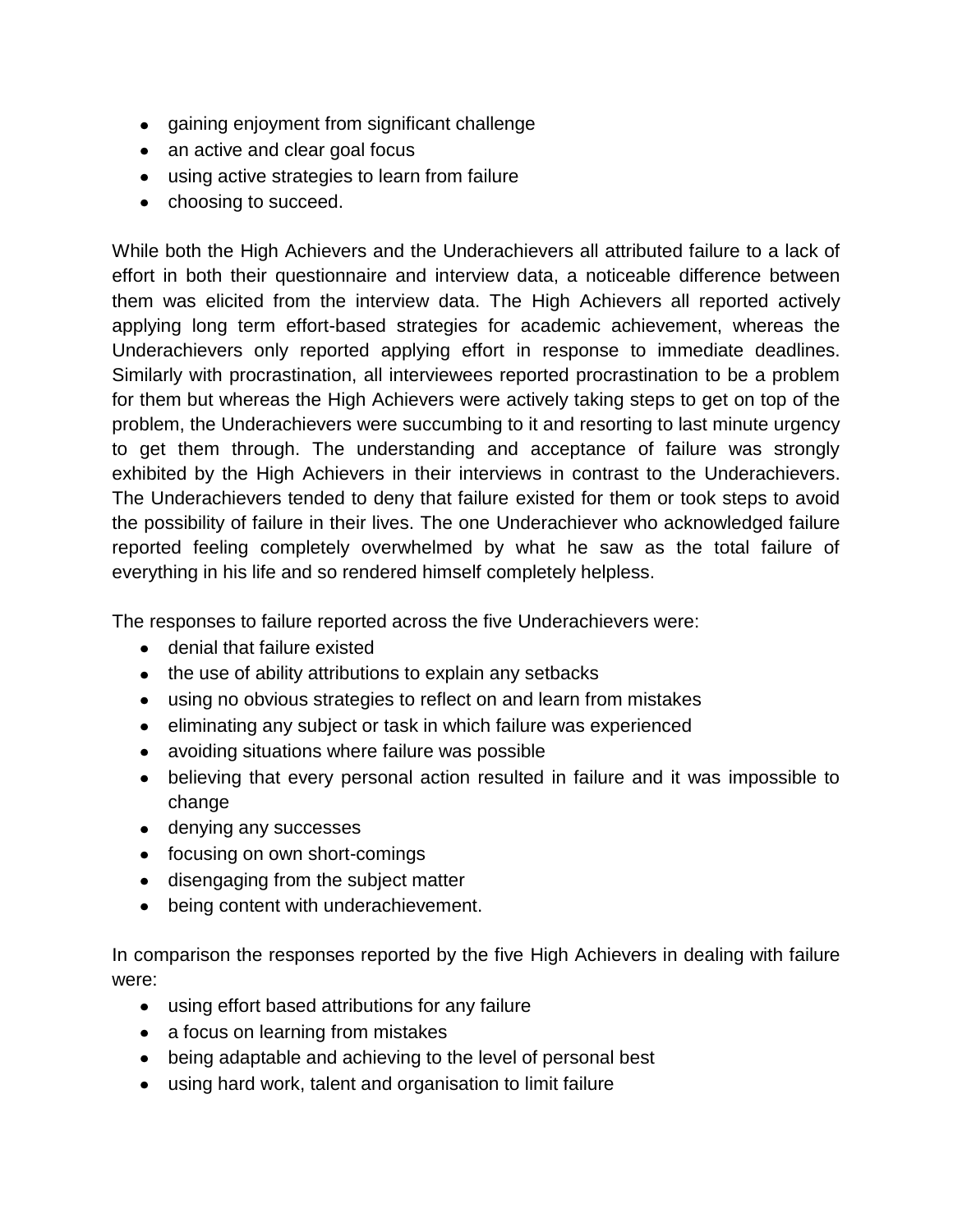- being prepared to try new strategies and apply more effort
- establishing absolute control in important areas
- using precise goal focus and the application of organisation and effort to minimise failure
- viewing failure as temporary and specific
- taking responsibility for own actions in any failure situation.

It was in the reactions to failure situations, whether real or hypothetical, that the most significant difference between the High Achievers and the Underachievers was found.

Taking a lead from the clinical practice of treating drug addiction (Dimeff, Linehan & Koerner, 2007, p152) one response to failure was termed *failing well* and the other response was termed *failing badly*.

| <b>Failing Well</b>                         | <b>Failing Badly</b>                        |
|---------------------------------------------|---------------------------------------------|
| Effort based attributions for failure       | Ability based attributions for failure      |
| Acceptance of failure as a normal process   | Denial of failure                           |
| Using strategies to learn from mistakes     | No strategies to learn from mistakes        |
| Expecting to experience some failure in     | Believing that all personal action resulted |
| new situations or new learning              | in failure                                  |
| Being adaptable and making changes          | Focusing on own shortcomings and            |
| where necessary                             | believing it was impossible to change       |
| Using talent, organisation and hard work to | Eliminating any subject or task in which    |
| minimise the possibility of failure         | failure was experienced                     |
| Establishing complete control in some       | Avoiding situations where failure was       |
| areas                                       | possible                                    |
| Viewing failure as temporary and specific   | Viewing failure as pervasive and            |
|                                             | permanent                                   |
| Taking responsibility for own actions in    | Being content with underachievement         |
| failure situations                          |                                             |

#### **Student responses to failure:**

The major distinction found between the Underachievers and the High Achievers in this sample of gifted secondary students, regardless of their LOC and LH scores, was that all the High Achievers were failing well and all the Underachievers were failing badly.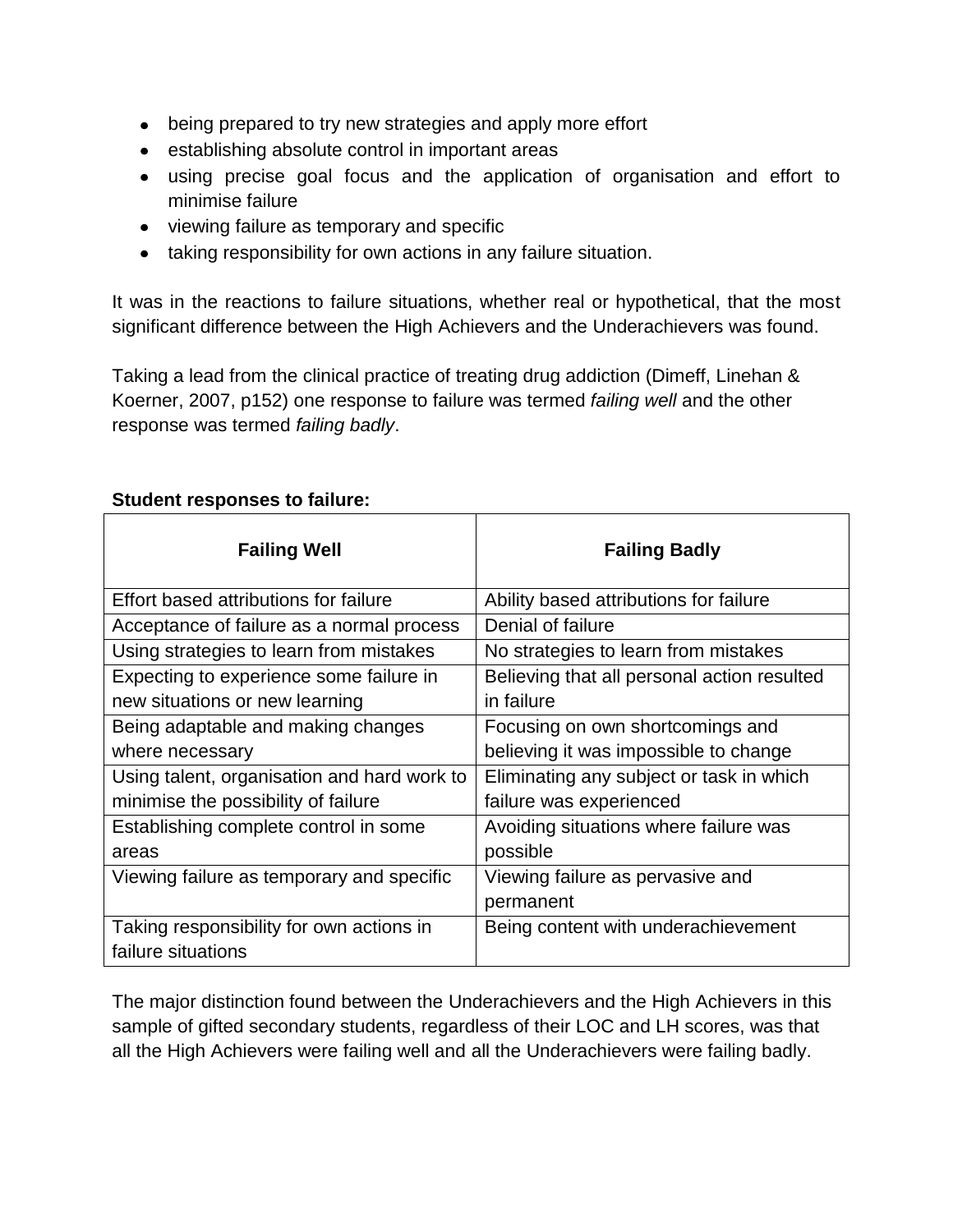# **Recommendations:**

The process described here as *failing well* is either explicitly referred to or implied in most theoretical approaches to motivation. The experience of overcoming failure successfully is also one which is basic to the development of resilience. To help develop the process skills of failing well, teachers can focus on the reactions students have to failure and design interventions that enable the student to reflect on strategies for failing well. Possible responses from the point of view of accepted theory are:

|                                                                                       | <b>Responses in Situations of Failure</b>                                                                                                                                                                                                                                                                                                                |                                                                                                                                                                                                                                                                                                                                                    |  |
|---------------------------------------------------------------------------------------|----------------------------------------------------------------------------------------------------------------------------------------------------------------------------------------------------------------------------------------------------------------------------------------------------------------------------------------------------------|----------------------------------------------------------------------------------------------------------------------------------------------------------------------------------------------------------------------------------------------------------------------------------------------------------------------------------------------------|--|
|                                                                                       | <b>Failing Well</b>                                                                                                                                                                                                                                                                                                                                      | <b>Failing Badly</b>                                                                                                                                                                                                                                                                                                                               |  |
| Resilience/Vulnerability                                                              | Asking: What went right?                                                                                                                                                                                                                                                                                                                                 | Asking: What went wrong?                                                                                                                                                                                                                                                                                                                           |  |
| (Benard, 1993)                                                                        | What can be improved?                                                                                                                                                                                                                                                                                                                                    | What can be eliminated?                                                                                                                                                                                                                                                                                                                            |  |
|                                                                                       | Strength focused                                                                                                                                                                                                                                                                                                                                         | Deficit focused                                                                                                                                                                                                                                                                                                                                    |  |
|                                                                                       |                                                                                                                                                                                                                                                                                                                                                          |                                                                                                                                                                                                                                                                                                                                                    |  |
| <b>Locus of Control</b>                                                               | Internal control - taking                                                                                                                                                                                                                                                                                                                                | External control - taking no                                                                                                                                                                                                                                                                                                                       |  |
| (Rotter, 1966)                                                                        | some responsibility for all                                                                                                                                                                                                                                                                                                                              | responsibility for any failure                                                                                                                                                                                                                                                                                                                     |  |
|                                                                                       | failures                                                                                                                                                                                                                                                                                                                                                 |                                                                                                                                                                                                                                                                                                                                                    |  |
|                                                                                       |                                                                                                                                                                                                                                                                                                                                                          |                                                                                                                                                                                                                                                                                                                                                    |  |
| <b>Learned Helplessness</b>                                                           | Optimistic thinking - failure is                                                                                                                                                                                                                                                                                                                         | Pessimistic thinking -                                                                                                                                                                                                                                                                                                                             |  |
| (Seligman, 1975)                                                                      | temporary and specific with                                                                                                                                                                                                                                                                                                                              | failure is permanent and                                                                                                                                                                                                                                                                                                                           |  |
|                                                                                       |                                                                                                                                                                                                                                                                                                                                                          |                                                                                                                                                                                                                                                                                                                                                    |  |
|                                                                                       |                                                                                                                                                                                                                                                                                                                                                          |                                                                                                                                                                                                                                                                                                                                                    |  |
|                                                                                       |                                                                                                                                                                                                                                                                                                                                                          |                                                                                                                                                                                                                                                                                                                                                    |  |
|                                                                                       |                                                                                                                                                                                                                                                                                                                                                          |                                                                                                                                                                                                                                                                                                                                                    |  |
|                                                                                       |                                                                                                                                                                                                                                                                                                                                                          |                                                                                                                                                                                                                                                                                                                                                    |  |
|                                                                                       |                                                                                                                                                                                                                                                                                                                                                          |                                                                                                                                                                                                                                                                                                                                                    |  |
|                                                                                       |                                                                                                                                                                                                                                                                                                                                                          |                                                                                                                                                                                                                                                                                                                                                    |  |
|                                                                                       |                                                                                                                                                                                                                                                                                                                                                          |                                                                                                                                                                                                                                                                                                                                                    |  |
|                                                                                       |                                                                                                                                                                                                                                                                                                                                                          |                                                                                                                                                                                                                                                                                                                                                    |  |
|                                                                                       |                                                                                                                                                                                                                                                                                                                                                          |                                                                                                                                                                                                                                                                                                                                                    |  |
|                                                                                       |                                                                                                                                                                                                                                                                                                                                                          |                                                                                                                                                                                                                                                                                                                                                    |  |
|                                                                                       |                                                                                                                                                                                                                                                                                                                                                          |                                                                                                                                                                                                                                                                                                                                                    |  |
|                                                                                       |                                                                                                                                                                                                                                                                                                                                                          |                                                                                                                                                                                                                                                                                                                                                    |  |
|                                                                                       |                                                                                                                                                                                                                                                                                                                                                          |                                                                                                                                                                                                                                                                                                                                                    |  |
|                                                                                       |                                                                                                                                                                                                                                                                                                                                                          |                                                                                                                                                                                                                                                                                                                                                    |  |
| <b>Attribution Theory</b><br>(Weiner, 1973)<br><b>Mindset Theory</b><br>(Dweck, 2007) | quick recovery, tomorrow is<br>another day<br>Failure is due to a lack of<br>effort; focus on improving,<br>challenge seeking; learning<br>for understanding<br>Growth Mindset - failure is<br>feedback, personality and<br>intelligence can change and<br>grow; focus on what you can<br>control, continual<br>improvement through active<br>adaptation | pervasive with slow<br>recovery, tomorrow will be<br>worse<br>Failure is due to lack of<br>ability; focus on proving,<br>challenge avoiding;<br>learning for grade<br>Fixed Mindset - failure is<br>judgement, personality and<br>intelligence are fixed; focus<br>on what you can't control,<br>self defeating; repeating<br>ineffective patterns |  |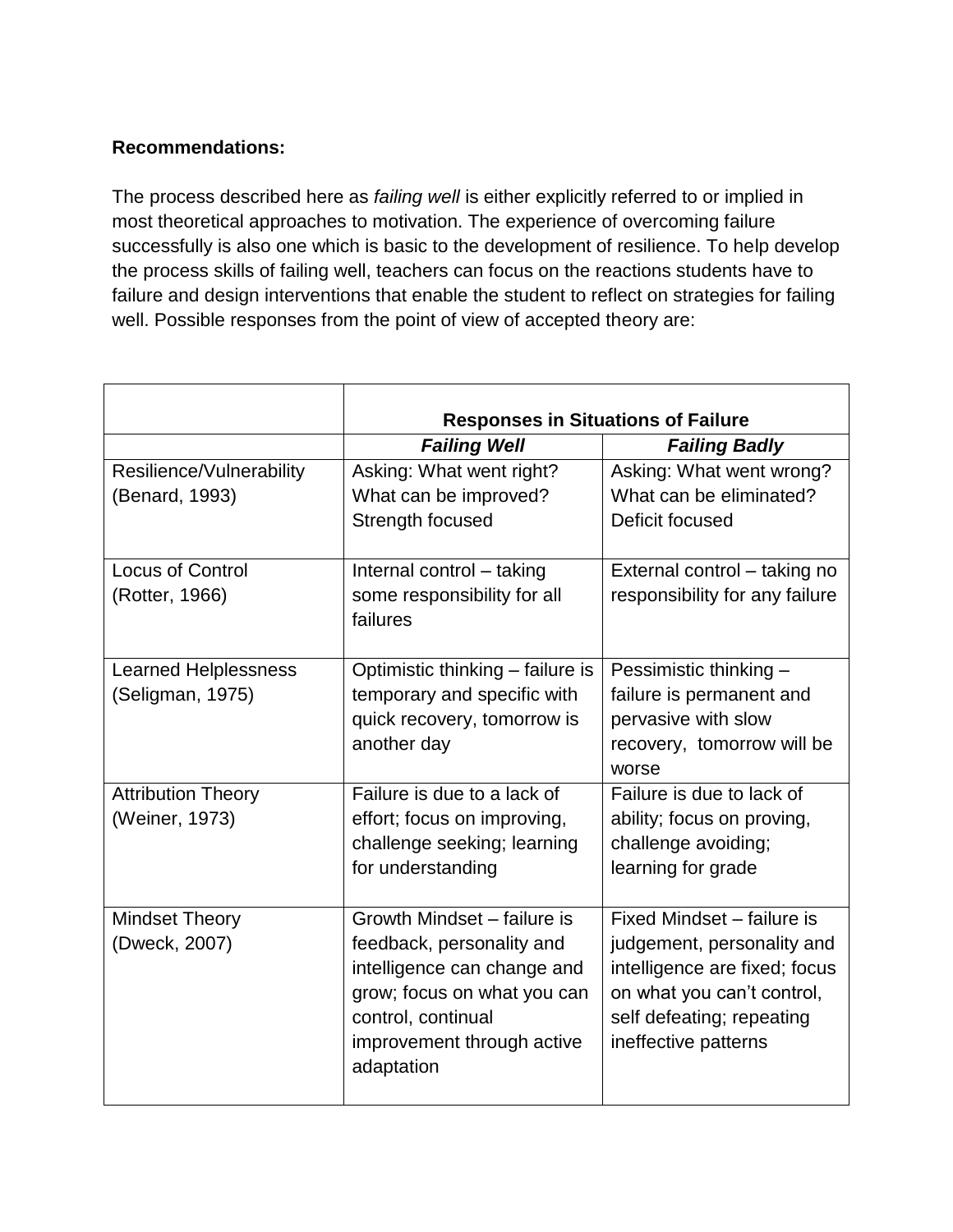| <b>Behaviour Patterns</b> | Mastery – taking                 | Failure Avoidance - taking     |
|---------------------------|----------------------------------|--------------------------------|
| (Seifert, 2004)           | responsibility where             | no responsibility for failure; |
| (Martin and Marsh 2003)   | appropriate; learning from       | success and failure are        |
|                           | mistakes; success and            | internal, stable and           |
|                           | failure are internal, stable,    | uncontrollable, or external    |
|                           | controllable; no fear of failure | stable, and uncontrollable     |
|                           |                                  | Failure Acceptance -           |
|                           |                                  | taking responsibility for all  |
|                           |                                  | failure; pessimistic;          |
|                           |                                  | expecting failure;             |
|                           |                                  | helplessness                   |

For teachers in the classroom the greatest challenge may be in de-sensitising students to the word *failure* and helping them to understand that failure is a necessary part of growth and learning. If that idea can be understood well by students, then it is possible within the classroom to establish a climate where it is safe to fail. Only then will students be able to examine their own reactions to failure and try to build up the skills of failing well.

The main limitations of this study were the size and nature of the sample. Ten "gifted" students do not represent the whole student body. More work needs to be done to determine whether *failing well* is a necessary condition of academic success in all "gifted' students and in all students whether "gifted" or not.

*Lance King (B. Tech, Dip. Ed(dist), M.Ed(hons)) is an internationally recognized author, teacher and workshop facilitator who, in the last 18 years, has worked with over 150,000 students worldwide. He is the creator of the Art of Learning programme taught in over 200 schools in ten countries and is a specialist in the direct teaching of 'learning skills'. Within the IB he has been instrumental in the development of the Approaches to Learning programme in the new MYP and the subsequent Approaches to Teaching programmes. He is married with four children, lives in Raglan, New Zealand and divides his time between teaching and presenting workshops for teachers, parents and students around the world and writing – [www.taolearn.com](http://www.taolearn.com/)*

*Short magazine article on this topic is available at*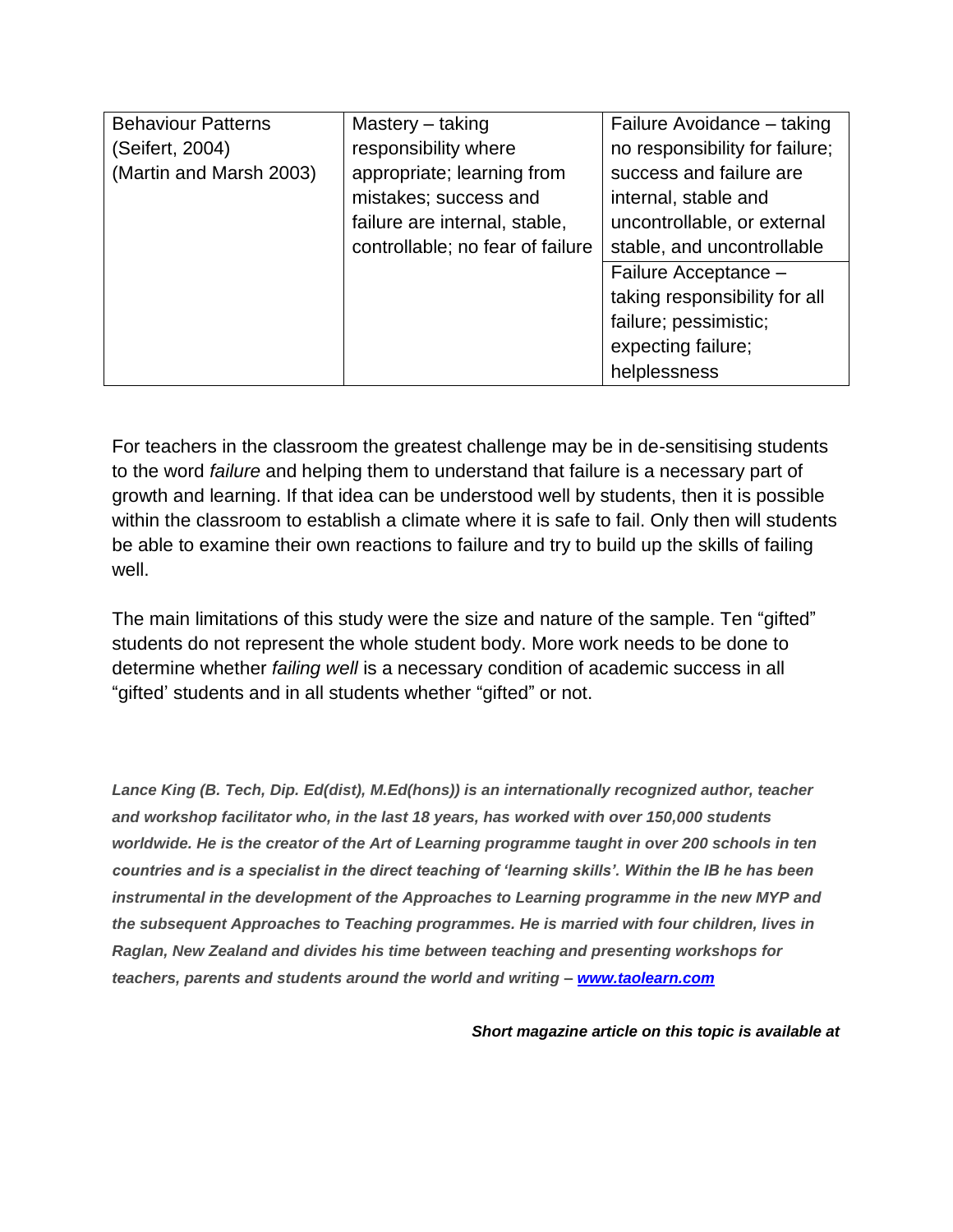### **References**

Benard, B. (1993).Fostering resiliency in kids. *Educational Leadership, 51*(3), 44-49.

Benard, B. (1995). Fostering resilience in children. *ERIC Clearinghouse on Elementary and Early Childhood Education.* Urbana, Ill. EDO-PS-95-9

Delisle, J. (1982). Learning to underachieve. *Roeper Review 4*, 16-18.

Dimeff, L. A., Linehan, M. M., & Koerner, K. (2007). *Dialectical behavior therapy in clinical practice: applications across disorders and settings.* New York:Guilford Press.

Dweck, C. S. (2007). The perils and promises of praise. Educational Leadership, 65(2), 32-39.

Fincham, F. D., Hokoda, A. & Sanders, R. (1989). Learned helplessness, test anxiety, and academic achievement: A longitudinal analysis. *Child Development, 60,* 138-145.

Findley, M. J., & Cooper, H. M. (1983). Locus of control and academic achievement: A literature review. *Journal of Personality and Social Psychology, 44*(2), 419-427.

Firman, M., Hwang, C., Copella, M., & Clark, S. (2004). Learned helplessness: The effect of failure on test-taking. *Education, 124*(4), 688-694.

Kanevsky, L. & Keighley, T. (2003). To produce or not to produce? Understanding boredom and the honor in underachievement. *Roeper Review, 26*(1), 20-34

Kalechstein, A. D., & Nowicki, S. Jr., (1997). A meta-analytic examination of the relationship between control expectancies and academic achievement: An 11 year follow-up to Findley and Cooper. *Genetic, Social, and General Psychology Monographs, 123*(1), 27-56.

Martin, A. J., & Marsh, H. W.(2003). Fear of failure: Friend or foe? *Australian Psychologist, 38*(1), 31-38.

Rotter, J. (1966). Generalized expectancies for internal versus external control of reinforcement, *Psychological Monographs, 80*, (1, Whole No. 609)

Seifert, T. L. (2004). Understanding student motivation. *Educational Research, 46(*2), 137-149.